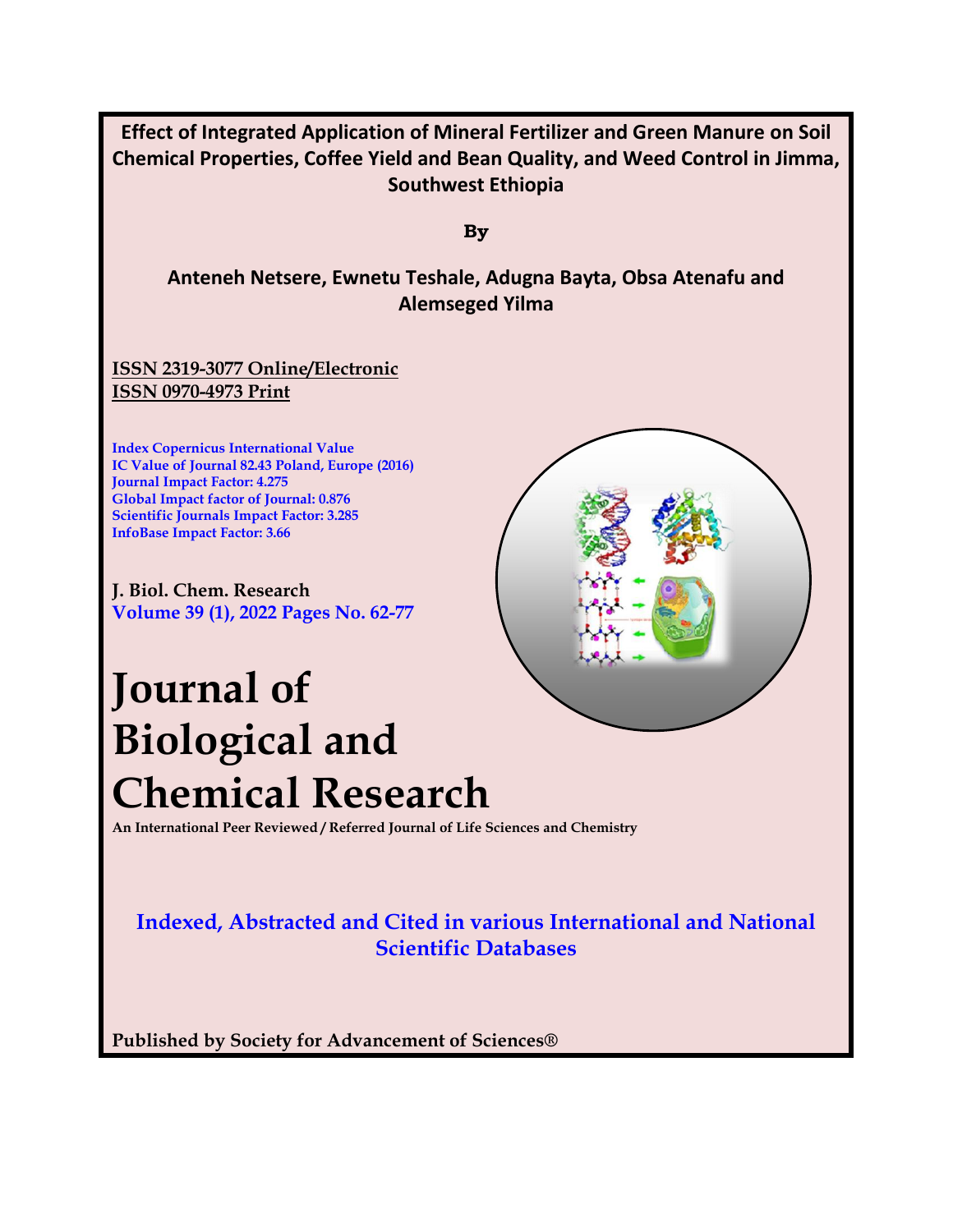**J. Biol. Chem. Research. Vol. 39, No. 1, 62-77, 2022**

**(An International Peer Reviewed / Refereed Journal of Life Sciences and Chemistry) Ms 39/01/012/2022 All rights reserved ISSN 2319-3077 (Online/Electronic) ISSN 0970-4973 (Print)**



**Anteneh Netsere http:// [www.sasjournals.com](http://www.sasjournals.com/) http:// [www.jbcr.co.in](http://www.jbcr.co.in/) [jbiolchemres@gmail.com](mailto:jbiolchemres@gmail.com)**

**Received: 23/12/2021 Revised: 04/2/2022 Accepted: 05/02/2022**

**RESEARCH PAPER**

**Effect of Integrated Application of Mineral Fertilizer and Green Manure on Soil Chemical Properties, Coffee Yield and Bean Quality, and Weed Control in Jimma, Southwest Ethiopia**

**Anteneh Netsere, Ewnetu Teshale, Adugna Bayta, Obsa Atenafu and Alemseged Yilma**

**Jimma Agricultural Research Center, P.O. Box 192, Jimma, Ethiopia**

# **ABSTRACT**

*Field experiment was conducted on newly planted compact coffee variety 74110 at Jimma Agricultural Research Center (JARC), southwest Ethiopia, from 2014/16 to 2019/20 cropping calendar to assess the combined effect of mineral fertilizer rates and green manure (Desmodium spp.) on soil chemical properties, Arabica coffee yield and bean quality, and weed growth and control efficiency. The treatments consisted control (plot receiving neither mineral fertilizer nor Desmodium), recommended rate of mineral fertilizer (RMF) (172 and 63 kg ha-1 N and P, respectively), Desmodium alone (without mineral fertilizer), 25 % RMF + Desmodium, 50 % RMF + Desmodium and 75 % + Desmodium. The experiment was laid out in a RCBD with three replications. Laboratory analysis results of composite soil samples collected from experimental field before commencement of the trial showed the soil is very acidic with pH of 4.90 and has low exchangeable Ca and Mg, organic C, total N and available P. However, soil samples collected from each experimental plot at the completion of the study indicated significant (P<0.05) effect and improvement on soil chemical properties such as, organic C, total N and available P. Furthermore, the analysis of variance of each cropping year and combined analysis of year by treatments interaction revealed that the treatments significantly (P<0.05 or 0.01) affected coffee yield and bean quality, weed biomass and control efficiency. The highest but statically at par clean coffee yields of 1186.9 and 1276.1 kg ha-1 , and net benefits of 63067.60 and 61943.90 Ethiopian Birr (EtB) was obtained from the application of 50 % RMF + Desmodium and RMF, respectively.*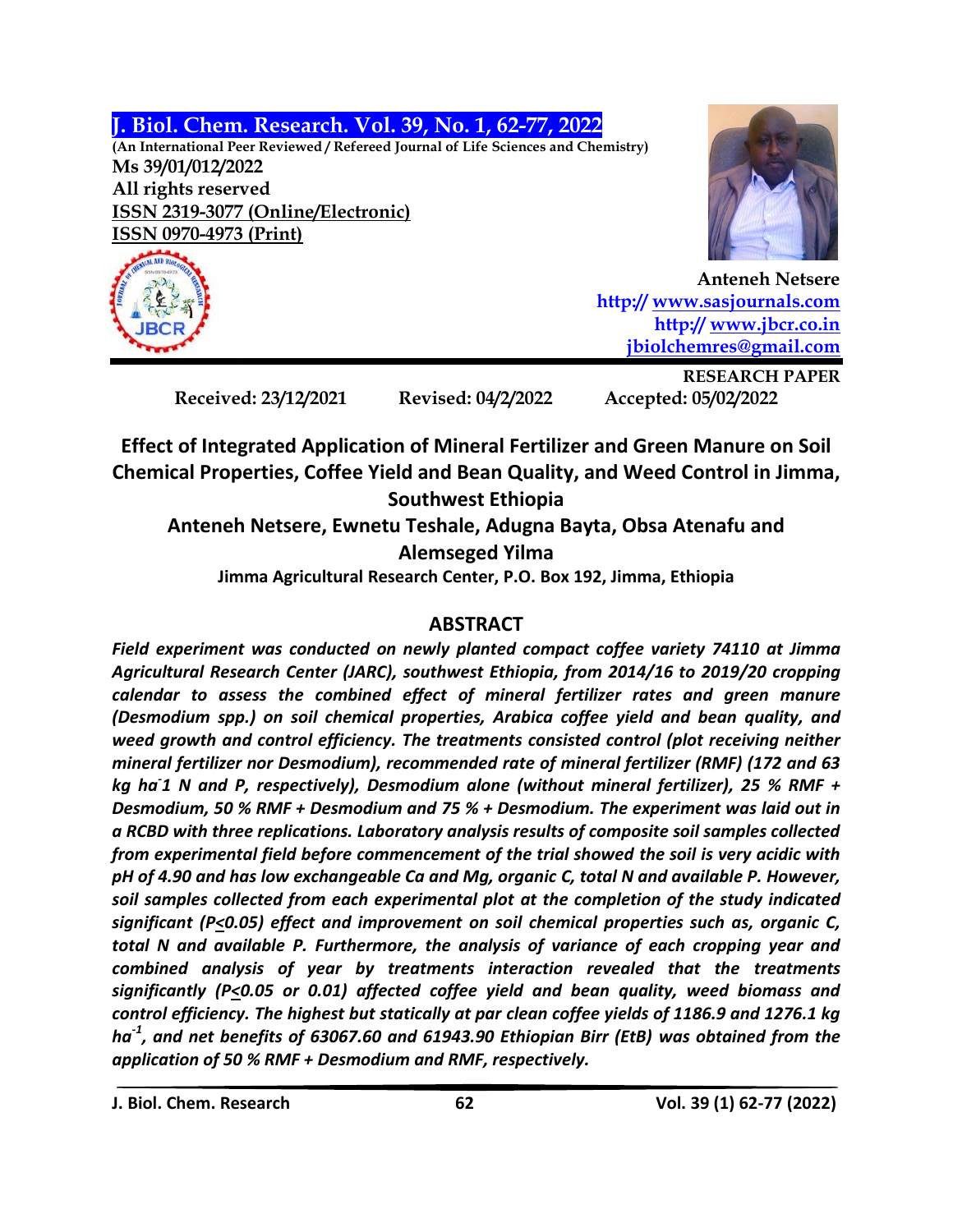*Similarly, application of mineral fertilizer + Desmodium significantly improved the quality of coffee beans, as measured by row characters and liquor tastes, when compared to coffee bean from control treatments. Likewise, the lowest weed biomass and highest weed control efficiency of 244.4 kg ha-1 and 88.72 %, 50 %, respectively, resulted from application of RMF + Desmodium treatments. Therefore, it can be concluded that combined application of 50 % RMF and Desmodium was an alternative management option to mineral fertilizer in enhancing soil fertility, Arabica coffee yield and bean quality in Jimma and surrounding areas. However, more research is required at different coffee growing agro-ecologies of the country to develop an economically viable combination of mineral fertilizer rates, Desmodium and lime for sustainable long-term soil productivity improvement, reduce mineral fertilizer consumption and less environmental pollution due to nutrient losses in to the soil and improved Arabica coffee production, productivity and quality in the country.*

*Keywords: Arabica coffee, clean coffee yield, Desmodium, economic return, Green manure and Mineral fertilizer.*

# **INTRODUCTION**

Land degradation is one of the most challenging problems in Ethiopia's coffee growing areas, limiting the productivity and quality of the country's coffee industry (Solomon, 2014; Yilma, 2017; Anteneh and Bikila, 2021). As a result, Paulos (1994) recommends mineral fertilizers for the crop grown in the country's major coffee producing agro-ecologies. However, given the country's current low and variable coffee bean prices, as well as the escalating price of chemical fertilizers, resource-poor and subsistence coffee farmers either not apply or apply suboptimal level of the recommended rates of mineral fertilizers to their coffee orchards (Anteneh and Bikila, 2021). These factors limit the spread and adoption of improved coffee varieties that produce high yields when mineral fertilizers are applied at the recommended rate and time. As a result, there is an urgent need to investigate low-cost and easily accessible alternative nutrient sources that could be integrated with mineral fertilizers to increase/maintain soil productivity, growth, yield, and quality of coffee in the country.

Because soil productivity cannot be improved solely through the application of inorganic or organic fertilizers, the integration of inorganic fertilizers with green manure crop is a valuable and sustainable alternative resource for long-term soil productivity improvement and reduces environmental pollution due to nutrient losses in to the soil (Bora et al., 2008; Yilma, 2017; Anteneh and Bikila, 2021). The incorporation of inorganic fertilizer with green manure crops can significantly improve degraded soil by increasing plant nutrient supply in the soil, improving soil porosity and air capacity, and increasing moisture content in the 0-30 cm soil layer, improve crop nutrient use efficiency, provide good ground cover for reducing soil erosion caused by raindrop impact and runoff, smother weed growth, and serve as a source of food and fodder for dairy production (Taye *et al*., 2008; Diriba *et al*., 2020). Furthermore, in today's market, where coffee buyers are enthusiastic about organic coffee, coffee grown with organic sources of nutrients commands a premium price in the global market while maintaining ecologically sound and economically viable farming systems (Van Der Vossen, 2004; Taye *et al*., 2008).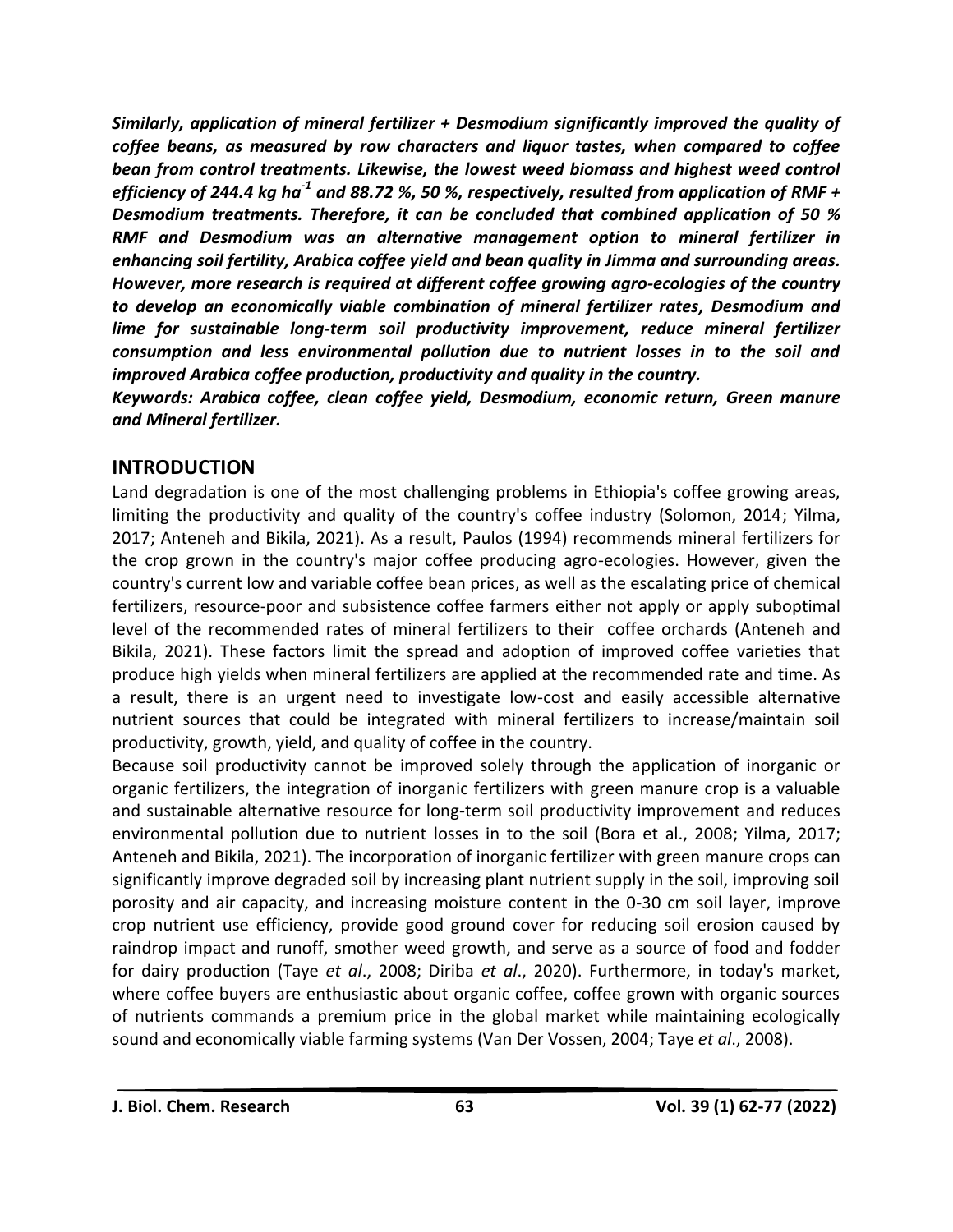Furthermore, the use of green manure to supplement inorganic fertilizer has been adopted to reduce the use of chemical fertilizer in agriculture, and it is critical to produce more crop yield with less environmental impact, such as lower nutrient losses (Xie *et al*., 2016).

Given the practical importance of green manure crops, a study was conducted in unreplicated observational plots at JARC to evaluate the adaptation and soil improving characteristics of a number of green manure cover crops *viz.*, *Tithonia diversifolia, Mucuna pruriens, Desmodium* spp*., Crotolaria paulina, Tephrosia candida, and Leucaena leucocephala*. The results were revealed that, among the studied green manure crops, *Desmodium* spp. and *Crotolaria paulina* are the best legumes, with good performance and adaptation, as well as improved soil N, P, and organic carbon content (Taye *et al*., 2008; Anteneh *et al*., 2015; Anteneh and Bikila, 2021).

*Desmodium* is a shade-loving (C<sub>3</sub>) leguminous green manure cover crop that produces abundant and easily degradable biomass that improves soil moisture, organic carbon and, nutrients and prevent soil erosion, smother weed growth and serve as animal feed (Kimemia *et al*., 2001; Mureithi *et al*., 2003; Anteneh *et al*., 2015; Anteneh Bikila, 2021). Experiments at Jimma revealed that planting *Desmodium* spp. as a cover crop between coffee tree rows conserved soil moisture and increased coffee yield by 30% when compared to coffee plot without *Desmodium* (Taye *et al.*, 2008). However, most of these advantages of *Desmodium* have not yet to be implemented in Ethiopian coffee farming systems to ensure the crop's long-term viability. As a result, information on the complementary effect of this leguminous green manure cover crop and mineral fertilizers on soil fertility/productivity and coffee yield and quality in the country is limited. The current study was, therefore, conducted with the objectives to investigating the effect of integrated application of mineral fertilizer and *Desmodium* on soil chemical properties, Arabica coffee yield and bean quality, weed growth, and economic benefit in Jimma, southwest Ethiopia.

# **MATERIALS AND METHODS**

# **Description of the Study Area**

The research was carried out at Jimma Agricultural Research Center, southwest Ethiopia, from 2015/16 to 2019/20 crop seasons. The center is situated in sub-humid tepid to cool mid high lands agro-ecological zone. It is located at  $7^0$  46' N latitude 36 $^0$  47' E longitudes (Fig. 1a) at an elevation of 1753 m above sea level. It receives mean annual rainfall of 1521 mm, with unimodal pattern, the peak being in July. Usually the rainfall starts in March and may extend up to September or November. The area's has mean annual minimum and maximum temperatures of 12.1 and 26.2 <sup>o</sup>C, respectively (Fig. 1b). The study area has *Nitisols* in the upper slopes and *Planosols* in the low lying plain areas (De Wispelaere *et al.,* 2015). On the average, the soil is deep and relatively highly weathered well drained, clay in texture and strongly to moderately acidic in reaction (Paulos, 1994).

# **Experimental Design and Treatment Set up**

The experiment was conducted on newly planted compact coffee variety 74110. The seedling of the variety was planted to field in July 2014/15 at a spacing of 2 m \*2 m. Each experimental unit was consisted of 30 coffee trees. In the experimental field, temporary shade tree, such as *Sesbania sesbane,* was planted at the spacing of 4 m \*4 m in between rows of coffee trees at the time of planting coffee seedlings in the experimental field.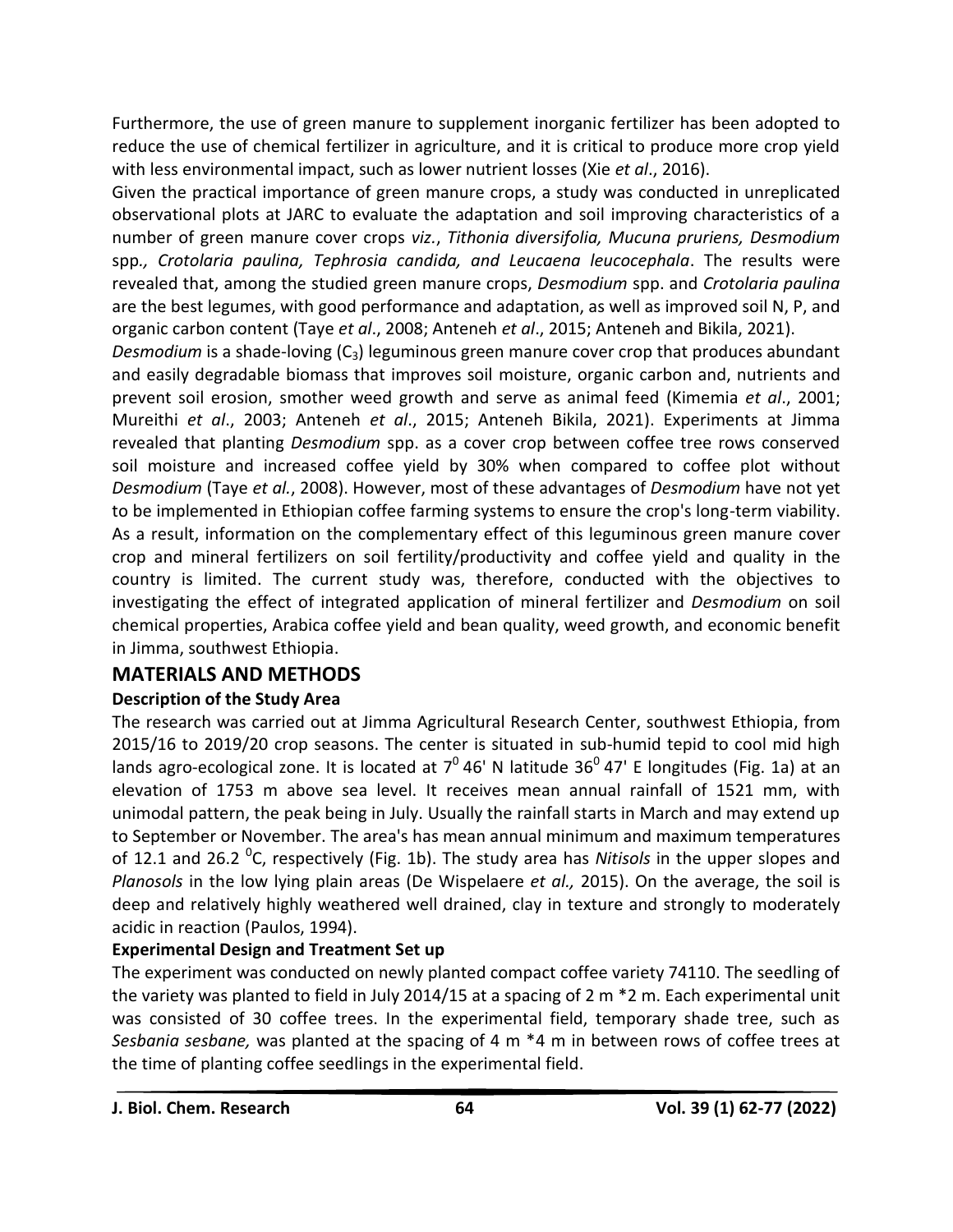Coffee yield data of four consecutive years, 2016/17-2019/20 were collected from the experiment.

The trial consisted six treatments *viz.*, control (without mineral fertilizers *and Desmodium*, negative control), *Desmodium* only (without mineral fertilizer), recommended rate of mineral fertilizer (RMF) (172 and 63 kg ha<sup>-1</sup> N and P, respectively), 25 % RMF + *Desmodium*, 50 % RMF + *Desmodium* and 75 % RMF + *Desmodium*. The experiment was conducted in a RCBD with three replications.



**Figure 1. Location map (a) and mean monthly minimum and maximum temperature (<sup>0</sup> C) and mean monthly total rain fall (mm) (b) of the study area (2012-2020). Source***:* **Regional statistic and population office of SNNPR; JARC Agro metrology (2020).**

In *Desmodium*-treated plots, crop seeds were hand drilled in rows in April 2015 at a seed rate of 5 kg ha<sup>-1</sup> by mixing with 20 kg ha<sup>-1</sup> of sand in the inter- and intra-raw space between the coffee trees 60 cm away from the main stems of the trees. The crop was then allowed to grow freely before being slashed, chopped, and mulched around the respective experimental coffee trees in a plot each year during the study period at flowering in September.

Urea (46 % N) and TSP (46 % P<sub>2</sub>O<sub>5</sub>), respectively, were used as a source of N and P, to reduce urea loss and increase its efficiency, it was applied in three equal splits: March/April, June/July, and September, while P was applied in two equal splits (half in March/April and the other half in September). Fertilizer was applied in a band around the coffee trees at a depth of 20 cm and then covered with soil. Except for the experimental variables, all recommended agronomic management practices were applied uniformly to all experimental plots until the completion of the experiment (Anteneh *et al*., 2015).

# **Data Collected**

# *Soil Sampling and Analysis*

Before treatment application, soil samples were collected from experimental field from 20 random auguring points at 0-30 cm depth and then bulked into one composite sample.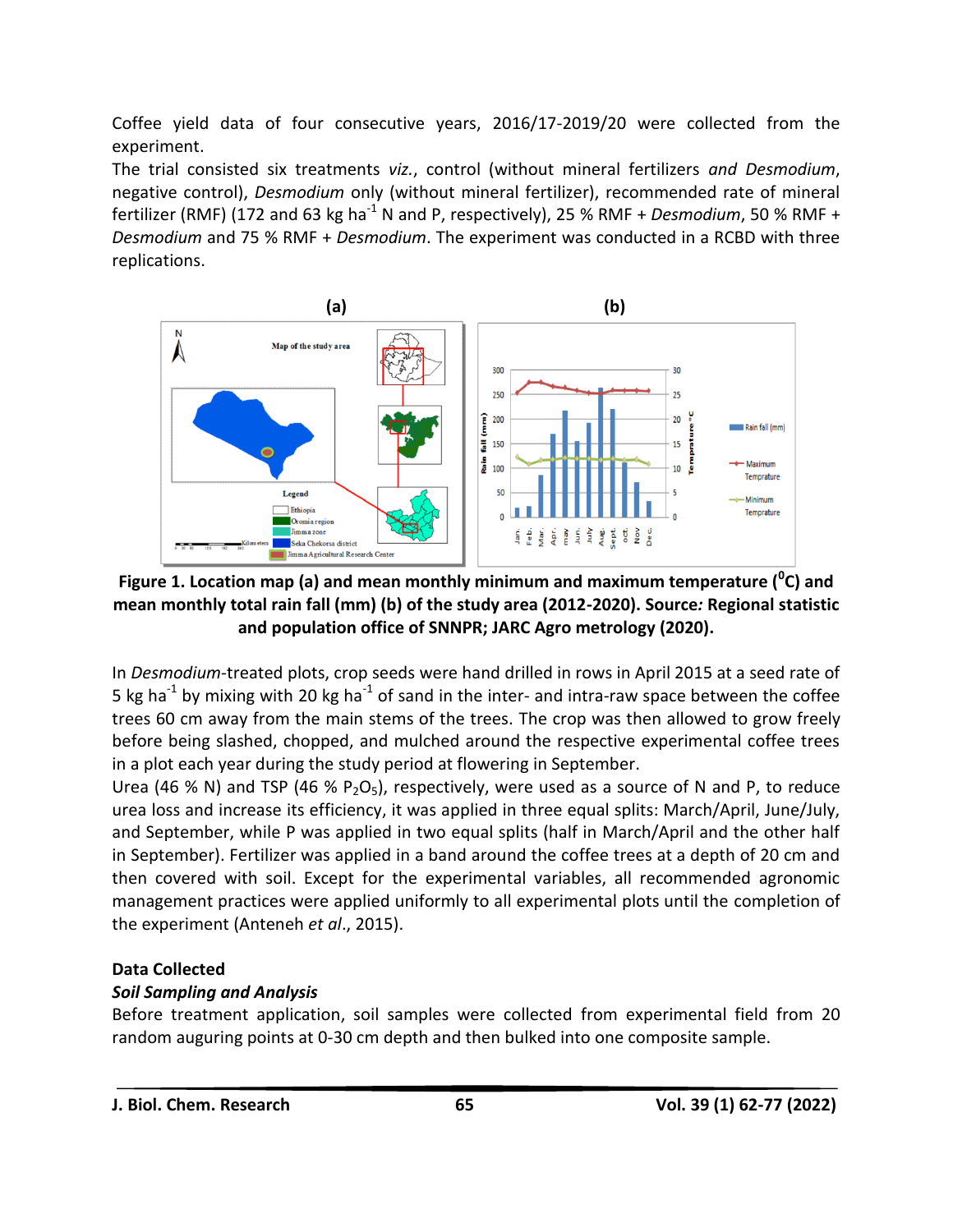Similarly, after harvest of 2019/20 cropping season, soil samples were collected from the same depth from each experimental unit and replication of the trial separately and composited by replication to obtain one representative sample per treatment. The collected soil samples were air dried, ground, and sieved with a 2 mm sieve before being analyzed at the JARC Soil, Water and Plant Tissue Analysis Laboratory.

Texture was determined by the hydrometer method (Day, 1965). Soil pH was measured in a 1:2.5 (soil: water) ratio using a glass electrode pH meter (Peech, 1986). McLean's method was used for determining exchangeable acidity (VanReeuwijk, 1992). Exchangeable Ca, Mg, K, Na and cation exchange capacity was determined following the method employed by Champan (1965). Organic carbon was determined by the modified Walkley and Black procedure as described by Nelson and Sommers (1982). Total nitrogen was determined by the Kjeldahl digestion and distillation procedure as described by van Reeuwijk (1992). Avilable forms of P were extracted with a HC1: NH4F mixture (Bray's No. II method) as described by Olsen and Sommers (1982).

# *Coffee Yield and Bean Quality*

Coffee yield was collected from each experimental plot and replication separately from 2016/17 - 2019/20 cropping seasons. Furthermore, At the completion of the study, 2019/20 main harvesting season, red ripe cherries were handpicked from each experimental unit and replication and was prepared by wet processing method to standard moisture content of 11- 12% (Behailu *et al*, 2008). Then after, the parchment was removed by huller and the beans were handed over to JARC Coffee Processing and Quality Analysis Laboratory for row quality (bean shape, make, color and odor) and cup quality (acidity, body, flavor, aroma, fragrance, and aftertaste) and overall quality analysis. Row quality was evaluated using the standard procedures and cup quality will be evaluated by panel of 3-4 trained, experienced and internationally certified cuppers (Q graders) and were accounted 40 and 60% total coffee quality as shown in Table 1.

| <u>aap aha oferan conce seah qaanti crafaationi</u> |               |           |                        |           |  |  |  |  |
|-----------------------------------------------------|---------------|-----------|------------------------|-----------|--|--|--|--|
|                                                     | Row and total | Cup and   | <b>Overall quality</b> |           |  |  |  |  |
| <b>Parameters</b>                                   | row values    | total cup | <b>Parameters</b>      | values    |  |  |  |  |
|                                                     |               | values    |                        |           |  |  |  |  |
| Fair                                                | $20$          | $30$      | Fair and reject        | $50$      |  |  |  |  |
| Average                                             | $20 - 26$     | $30 - 35$ | Average and acceptable | $50 - 65$ |  |  |  |  |
| Good                                                | $27 - 34$     | 36-44     | Good and acceptable    | 66-80     |  |  |  |  |
| Very good                                           | $35 - 40$     | 45-60     | Very good and highly   | 81-100    |  |  |  |  |
|                                                     |               |           | acceptable             |           |  |  |  |  |

**Table 1. Standard parameters and their respective values used for row, cup, total row and cup and overall coffee bean quality evaluation.**

**Source:** Abrar and Negussie (2015).

# *Weed Biomass and Control Efficiency*

At the end of the experiment (2019/20 cropping season), weed biomass was collected using a 1 m \* 1 m measuring quadrant placed on each experimental plot.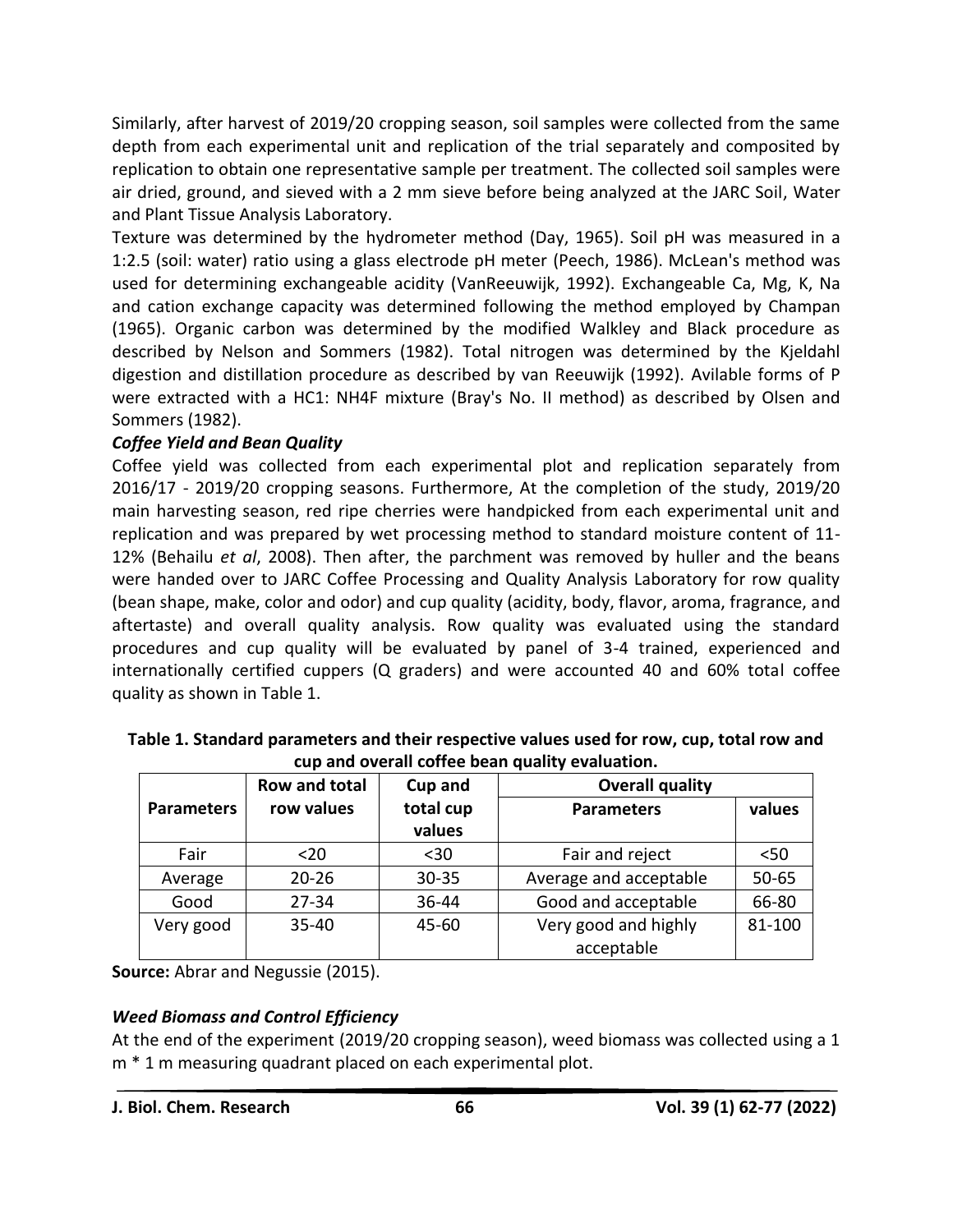The weed inside the quadrant was then slashed and placed into labeled paper bags and dried in an oven at 65 <sup>o</sup>C. Finally, the weed's dry weight in the paper bag was measured and converted to kg ha<sup>-1</sup>. Furthermore, weed control efficiency was calculated using the weed dry matter weight per treatment using the formula used by Patel *et al*. (2006) as follows:

$$
WCE (%) = \frac{WDMC - WDMT}{WDMC} \times 100
$$

Where, WCE = Weed control efficiency, WDMC = Weed dry matter in a control plot, and WDMT = Weed dry matter in a treatment plot.

# **Data Analysis**

SAS statistical software was used to analyze the collected soil chemical analysis, coffee yield and bean quality, weed biomass, and weed control efficiency data (SAS Institute Inc., version 9.1, 2008). Duncan's Multiple Range Test at 5% probability level was used to compare and separate significant differences between treatment means whenever the treatment differences were significant (Mandefero, 2005).

# **Partial Budget Analysis**

Partial budget analysis described by CIMMYT (1988) was used to assess the profitability of the treatments used in this trial. For these cost of fertilizers, coffee bean yield and market price of coffee bean was considered. The purchasing price of mineral fertilizers of farmers' cooperatives in the region was used to calculate the total cost of applied mineral fertilizer. Coffee bean prices [Ethiopian Birr (EtB)  $kg^{-1}$  of bean] for the study site was obtained from ESEX office of Jimma town. Accordingly, coffee bean, TSP and urea were valued at average open market price of 65.00, 13.50 and 12.68 Birr  $kg^{-1}$ , respectively. The wage rate per person per 8 hour was 30 Birr for fertilizer application. Accordingly, it was 555.5 Birr ha<sup>-1</sup> for both TSP and urea per split application. In addition, data were collected for the following parameters: Gross average coffee bean yield (kg ha<sup>-1</sup>) (GACY): an average yield of each treatment converted in hectare base. Adjusted coffee bean yield (ACY): Average yield adjusted downward by 10% to minimize plot management effect by the research or to reflect the actual farm level performance as described by Akinpelu *et al*. (2011). Thus: ACY (kg ha<sup>-1</sup>) = GACY × (1 - 0.1). Gross field benefit (GFB) (Birr ha<sup>-1</sup>) was computed by multiplying field/farm gate price (kg ha<sup>-1</sup>) by adjusted yield thus: GFB = ACY× field/farm gate price for the crop. Total variable cost (TVC): cost of labor, labor used to apply fertilizer used for the experiment. The costs of other inputs and production practices such as labor cost for land preparation, planting, weeding, crop protection and harvesting was considered to remain the same or will be insignificant among treatments. Net benefit (NB) (Birr ha<sup>-1</sup>): for each treatment is the difference between the gross field benefit and the total variable costs thus: NB = GFB – TVC.

The marginal rate of return (MRR %) is calculated by dividing the change in net benefit by the change in variable cost (CIMMYT, 1988), as follows:

$$
MRR \text{ } (\%) = \frac{Change \text{ } in \text{ } benefit \text{ } (NB1 - NB2)}{Change \text{ } in \text{ } TVC \text{ } (TVC1 - TVC2)} \text{ } *100
$$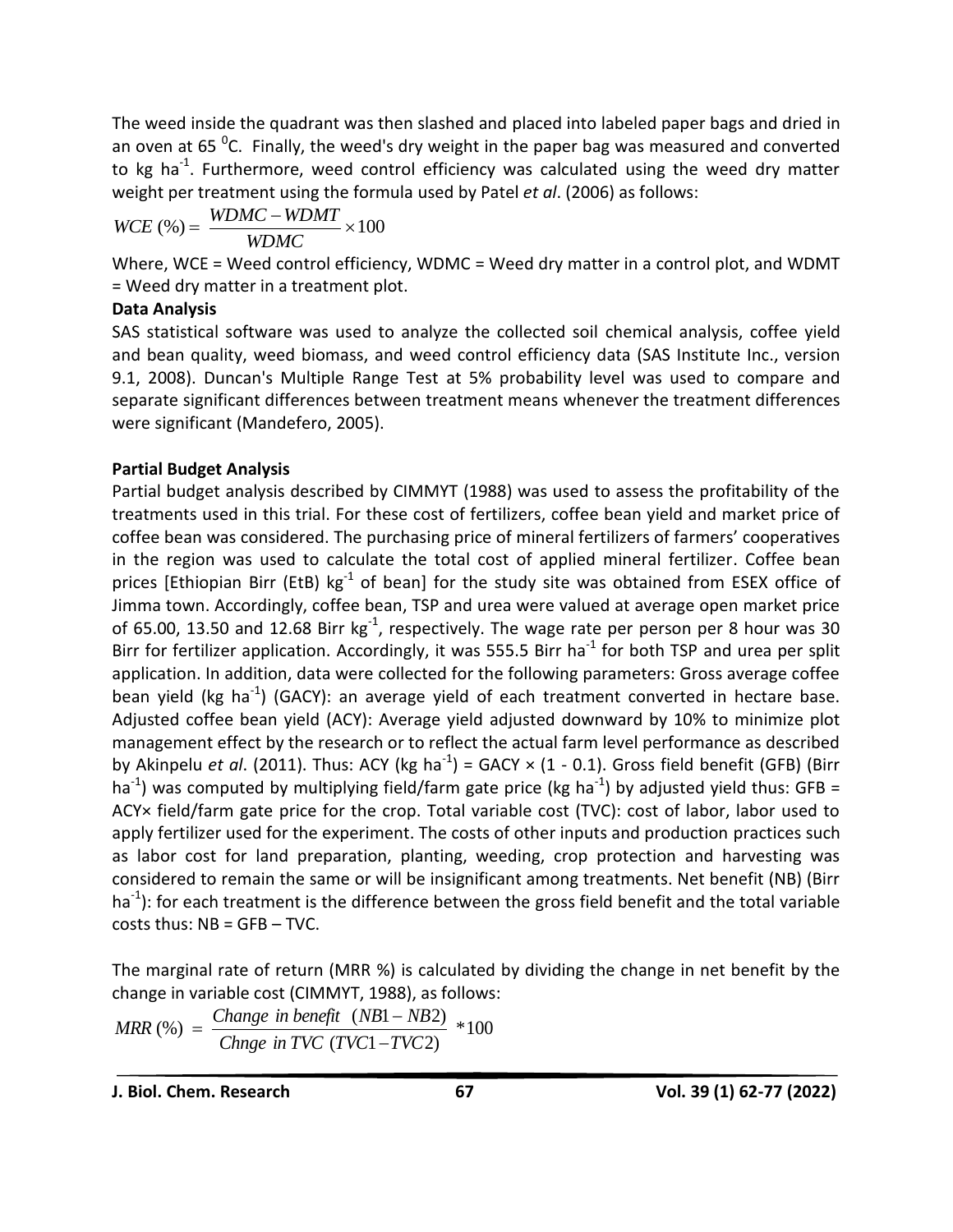Where, NB1 denotes the net benefit of treatment 1, NB2 denotes the net benefit of treatment 2, TVC1 denotes the total/variable cost of treatment 1 and TVC2 denotes the total/variable cost of treatment 2.

# **RESULTS AND DISCUSSION**

# **Selected soil physico-chemical properties of experimental site before commencement of the experiment**

Result of laboratory analysis of selected physicochemical properties of soil of experimental site before commencement of the experiment was presented in Table 2. The result showed that the soil has sandy-clay loam texture (46.5, 19.0 and 31.5% sand, clay and loam, respectively) and a pH of 4.90. According to London (1991), the soil of experimental site had very strong acidity and high exchangeable acidity, and had low levels of basic cations such as K<sup>+</sup> (1.80 cmol<sub>c</sub> kg<sup>-1</sup> soil), Ca<sup>2+</sup> (5.44 cmol<sub>c</sub> kg<sup>-1</sup> soil) and Mg<sup>2+</sup> (1.89 cmol<sub>c</sub> kg<sup>-1</sup> soil). Besides, organic C and total N were also found to be below average that is 0.73 and 0.14%, respectively (Table 2). The Bray-II extractable available P was 3.50 mg  $kg^{-1}$ , which was significantly lower than the threshold amount for coffee plant growth and yield reported by Abayneh and Fisseha (2015). This limits coffee growth and yield by increasing the solubility and availability of  $Al^{3+}$  while decreasing the availability of P through increased P fixation as insoluble Al phosphates (Achalu, 2014; Anteneh, 2015). This has a direct impact on coffee growth, yield and quality by inhibiting root formation and lowering macronutrient availability to plants, particularly P, which is readily available in the medium pH range (Anteneh, 2015; Brady and Weil, 2017). The findings explicitly justify the need for soil amelioration and external application of nutrients based on the rate recommended for crops grown in the area.

| <b>Soil Properties</b>                                     | <b>Values</b>   | Rate*              |  |
|------------------------------------------------------------|-----------------|--------------------|--|
| Soil texture                                               |                 |                    |  |
| Sand (%)                                                   | 46.5            |                    |  |
| Silt (%)                                                   | 19.0            |                    |  |
| Clay $(\%)$                                                | 31.5            |                    |  |
| <b>Textural class</b>                                      | Sandy clay loam |                    |  |
| Soil chemical property                                     |                 |                    |  |
| рH                                                         | 4.90            | Very strong acidic |  |
| Exchangeable acidity (cmol <sub>c</sub> kg <sup>-1</sup> ) | 2.55            | Low                |  |
| Exchangeable Ca (cmol <sub>c</sub> kg <sup>-1</sup> soil)  | 5.44            | Low                |  |
| Exchangeable Mg (cmol, $Kg^{-1}$ soil)                     | 1.89            | Low                |  |
| Exchangeable K (cmol <sub>c</sub> kg <sup>-1</sup> soil)   | 1.88            | Very high          |  |
| Exchangeable Na (cmol <sub>c</sub> kg <sup>-1</sup> soil)  | 0.06            | Enough             |  |
| Organic C (%)                                              | 0.73            | Low                |  |
| Total N (%)                                                | 0.14            | Low                |  |
| Available P (mg $kg^{-1}$ )                                | 3.50            | Low                |  |

#### **Table 2. Selected soil physico-chemical properties of experimental site before start of the experiment.**

\* = Abayneh and Fisseha (2015)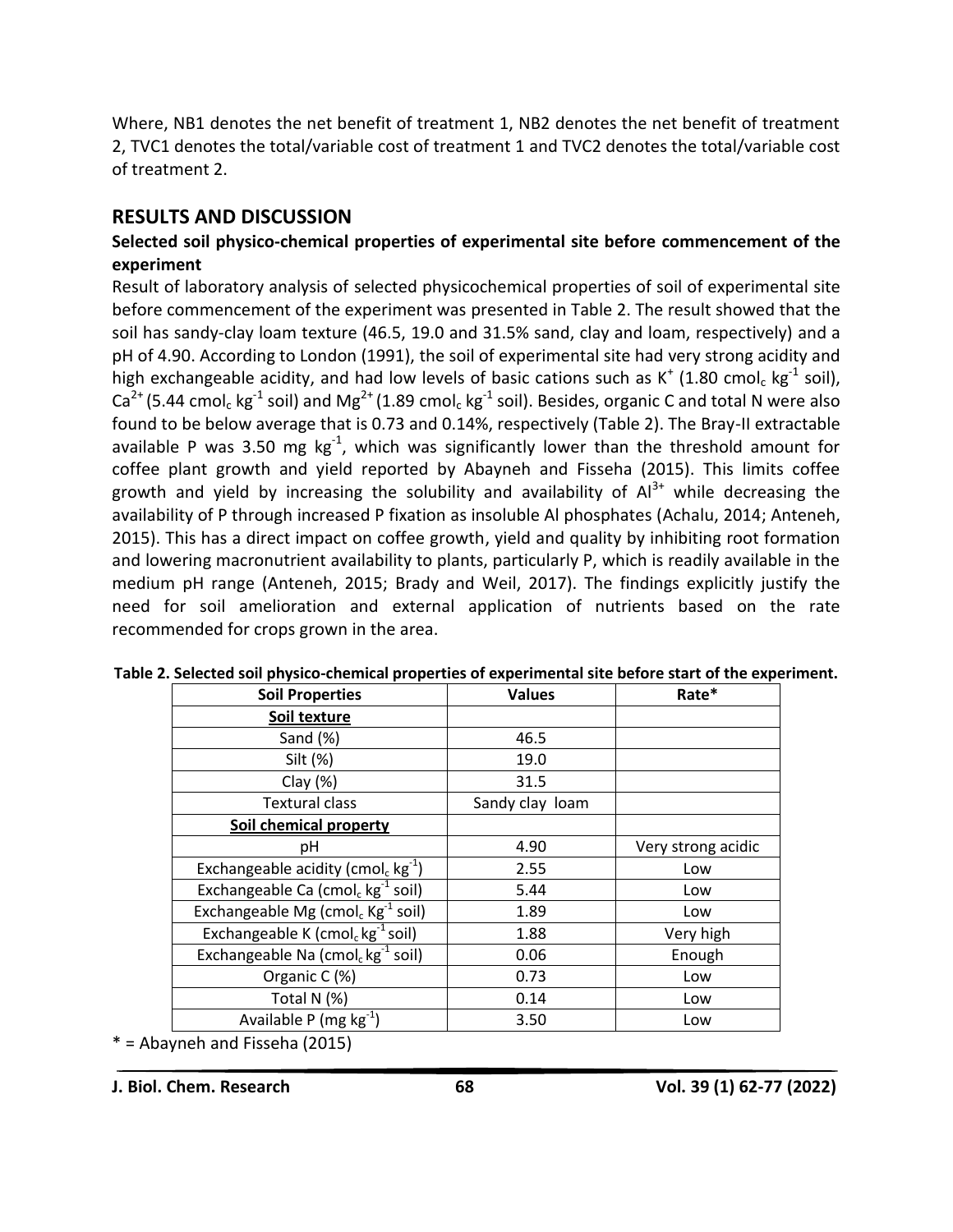# **Effect of integrated application of mineral fertilizer and green manure on** *Soil chemical properties at the completion of the study*

Post-harvest soil pH, organic C, total N and available P are presented in Table 3. Results of analysis of variance indicate that there were significant (*P*<0.05) differences in soil pH among the different treatments. Accordingly, the control and *Desmodium*-only treated plots had significantly (*P*<0.05) higher pH levels (5.00 and 5.09, respectively), while plots treated with RMF and mineral fertilizer + *Desmodium* had lower pH level (Table 3) indicated that the status of soil pH was not improved in the study by applied treatments. The acidifying effect of N mineral fertilizers could be attributed to the low soil pH in RMF and integrated application of mineral fertilized and *Desmodium* treated plots reported in this study (Brady and Weil, 2017). The absence of pH improvement by treatments in this study indicates that additions of lime to the experimental sites were required to ameliorate and increase soil pH, and increase soil nutrients for plants uptake (Kebede and Dereje, 2017).

| <b>Treatment</b> | pH                 | <b>OC</b>         | <b>TN</b>         | <b>AvP</b>             |
|------------------|--------------------|-------------------|-------------------|------------------------|
|                  | (H <sub>2</sub> O) | (%)               | (%)               | (mg kg $^{\text{-}1})$ |
| Control          | 5.00 <sup>a</sup>  | 1.60 <sup>b</sup> | 0.15 <sup>c</sup> | 2.78 <sup>c</sup>      |
| D                | 5.09 <sup>a</sup>  | $1.82^{b}$        | $0.17^{b}$        | $5.47^{b}$             |
| <b>RMF</b>       | 4.86b <sup>c</sup> | 1.80 <sup>b</sup> | $0.17^{b}$        | $5.28^{b}$             |
| 25% RMF + D      | $4.96^{b}$         | $1.81^{b}$        | $0.17^{b}$        | $5.22^{b}$             |
| 50% RMF + D      | 4.90 <sup>b</sup>  | 2.06 <sup>a</sup> | 0.20 <sup>a</sup> | 6.51 <sup>a</sup>      |
| 75% RMF + D      | 4.84 <sup>c</sup>  | $1.84^{b}$        | $0.18^{b}$        | $6.40^{a}$             |
| F-test           | $\ast$             | $\ast$            | $\ast$            | $\ast$                 |
| $SE(\pm)$        | 0.01               | 0.07              | 0.01              | 0.22                   |
| $CV(\%)$         | 1.32               | 21.71             | 18.70             | 11.90                  |

**Table 3. Effects of integrated application of mineral fertilizer and** *Desmodium* **on chemical characteristics of soils of the experimental site at the completion of the study.**

\* = Significant at 0.05 probability level. Means followed by same letter(s) within a column are not significantly different at P < 0.05. RMF = Recommended mineral fertilizer (172 and 63 kg ha <sup>1</sup> N and P, respectively), D = *Desmodium,* OC = Organic carbon, TN = Total N, and AvP = Available P.

The results also indicated that there were significant (*P*<0.05) differences in soil organic C, total N and available P among treatments. Higher concentrations of soil organic C, total N, and available P resulted from the application of 50 % RMF + *Desmodium* and 75 % RMF + *Desmodium*. In contrast, lower concentration of soil organic C, total N, and available P were registered in the control plot (plot treated with neither inorganic fertilizers nor *Desmodium*) (Table 3). The result genially confirmed that the status of soil organic C, total N and available P after crop harvest was greatly enhanced as compared to their initial soil concentration before commencement of the trial (Table 2 and 3), indicated that microorganism decomposing green manure residues enhance the concentration of the nutrients in the soil in mineral fertilizer + *Desmodium* treated plots.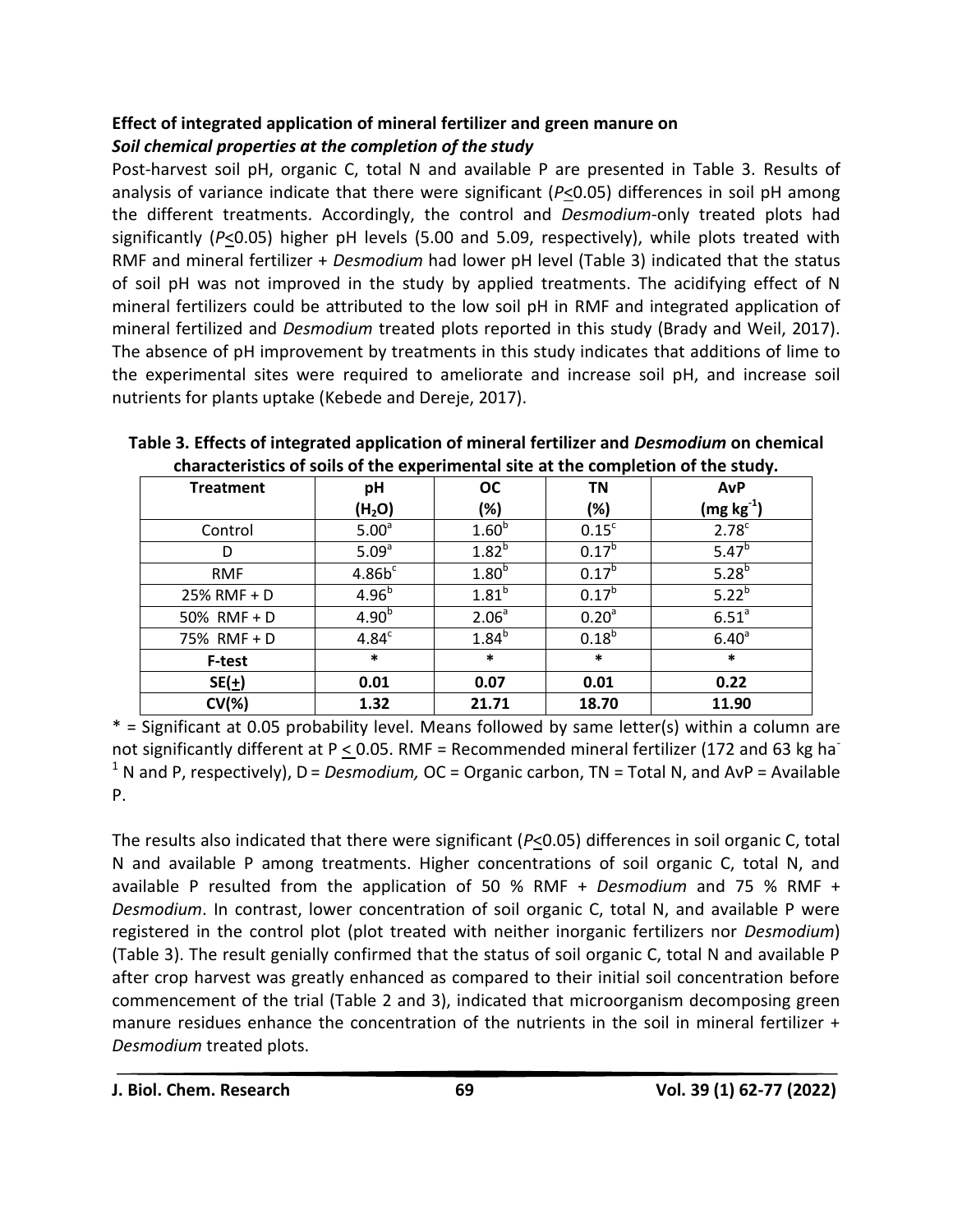The current findings are consistent with the report of Saintz *et al*. (1998) and Roberts (2010) who are reported that the residual effects of green manure applications significantly increased soil organic C, nitrates, phosphates, exchangeable Ca and some other nutrients for plants. Bora *et al*. (2008) and Melak and Kopainsky (2014) also reported the use of organic fertilizers from green manure may have made the soil porous and pulverized due to increased soil organic C, which allows for better root growth and development. Similarly, Brady and Weil (2017) reported that interactions between chemical fertilizer and green manure can improve soil fertility by replenishing nutrients lost through leaching and modifying the pH of the rhizosphere and making nutrients accessible to the plant root. In general the result confirmed that the available nutrient status of soil was greatly enhanced by integrated application of mineral fertilizer and green manure.

# *Coffee yield*

Table 4 presents the means of clean coffee yield as influenced by integrated application f mineral fertilizer rate and *Desmodium*. The result of analysis of variance indicated significant (*P*<0.05), highly significant (*P*<0.01) and non-significant (*P>*0.05) clean coffee yield variation in 2016/17 and 2017/18, 2019/20, and 2018/19 cropping seasons, respectively due to application of mineral fertilizer and *Desmodium.* Likewise, the combined analysis of variance over four years also revealed that integrated application of mineral fertilizer and *Desmodium* had a highly significant effect on mean clean coffee yield (Table 4).

In the first and second crop seasons, higher mean clean coffee yields of 1339.7 and 1134.3 kg ha-1 were harvested from plots treated with RMF and 50 % RMF + *Desmodium*, respectively. Although yield variation was non-significant in the subsequent third crop season, a relatively better clean coffee yield of 1204.5 kg ha<sup>-1</sup> followed by 1079.2 kg ha<sup>-1</sup> was recorded from the respective plots treated with 50 % RMF + *Desmodium* and 25 % RMF + *Desmodium* (Table 4).

However, in the fourth year the highest and non-significant clean yield of 1574.0 kg ha<sup>-1</sup> followed by 1231.9 and 1122.7 kg ha<sup>-1</sup> was obtained from plots treated with 75 % RMF + *Desmodium*, 25 % RMF + *Desmodium*, and RMF, respectively. In contrast, the control (plot treated with neither mineral fertilizer nor *Desmodium*) and *Desmodium* (without mineral fertilizer) treated plots had significantly lower mean clean coffee yields across all crop seasons (Table 4). The low yield recorded from plots treated with control and *Desmodium* only treated plots could be attributed to weeds and *Desmodium* cover crop competition for available soil nutrient and moisture in the respective plots with coffee trees. In general, the results indicated that inconsistent coffee yield variations across crop seasons. This could be attributed to the biennial bearing nature of the crop (Wintgens, 2004; Yilma, 2017).

Result of combined year analysis showed that integerated application of mineral fertilizer and green manure has significant (*P*<0.01) effect on clean coffee yield (Table 4). Plots receiving RMF, 50 % RMF + *Desmodium*, 75 % RMF + *Desmodium*, and 25 % RMF + *Desmodium* gave the highest but statistically at par clean coffee yields of 1276.1, 1186.9, 1090.7, and 1031.8 kg ha<sup>-1</sup>, respectively, with percent yield increments of 113.1, 98.28, 82.21, and 72.34 % over the control plot. On the other hand, lowest clean coffee yields of 826.6 and 598.6 kg ha<sup>-1</sup>, respectively was obtained from the control and *Desmodium* only treated plots (Table 4).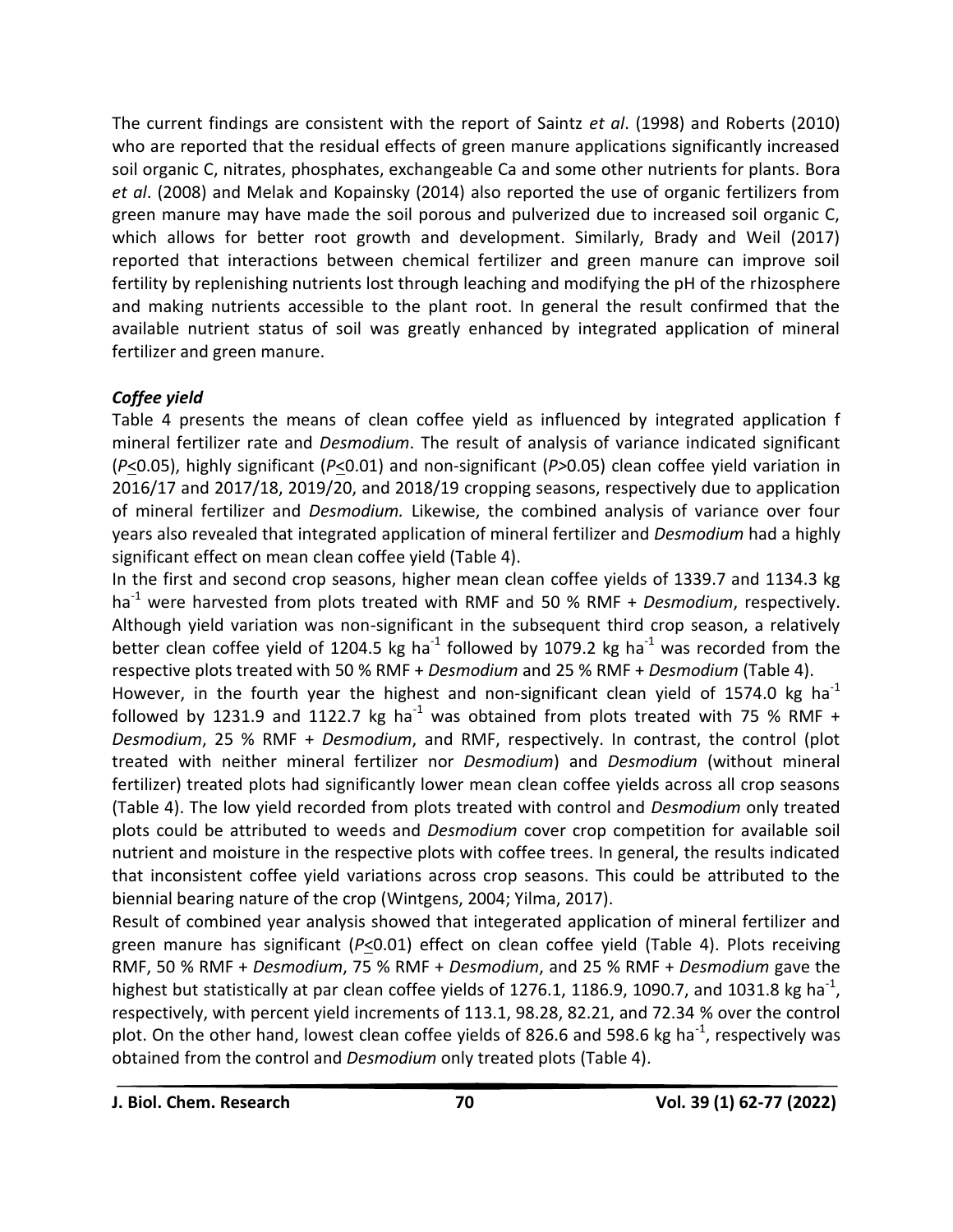The highest yield obtained from the integrated application of mineral fertilizer and green manure could be attributed to the decomposition of organic residues from green manure promotes better root growth, nutrient absorption and improves nutrient status of soil, both macro-nutrients and micro-nutrients. The high competition of weeds and *Desmodium* grown in the respective experimental plot with coffee trees for available soil nutrients and moisture may have contributed to the low coffee yield observed in the control and *Desmodium* alone treated plots. In conclusion leguminous green manure crops are the recently organic fertilizer in supplementing chemical fertilizers for sustainable increase and development in the productivity capacity of degraded soil and increasing Arabica coffee yield.

| $y$ iciu (ng ila $y$ . |                                           |              |           |                       |              |          |  |  |
|------------------------|-------------------------------------------|--------------|-----------|-----------------------|--------------|----------|--|--|
|                        | Clean coffee yield (kg ha <sup>-1</sup> ) |              |           |                       | Over years   | % yield  |  |  |
|                        | 2016/17                                   | 2017/18      | 2018/19   | 2019/20               | mean clean   | increase |  |  |
| <b>Treatment</b>       |                                           |              |           |                       | coffee yield | over the |  |  |
|                        |                                           |              |           |                       | $(kg ha-1)$  | control  |  |  |
| Control                | $520.3^{\circ}$                           | $929.4^{b}$  | 590.4     | $354.3^d$             | $598.6^{b}$  |          |  |  |
| D                      | 673.0 <sup>c</sup>                        | $960.2^{b}$  | 892.7     | 780.7 <sup>c</sup>    | $826.6^{b}$  | 38.01    |  |  |
| <b>RMF</b>             | $1339.7^a$                                | $1614.2^a$   | 918.5     | $1231.9^{ab}$         | $1276.1^a$   | 113.18   |  |  |
| 25% RMF + D            | $896.7b$ <sup>ac</sup>                    | $1028.5^{b}$ | 1079.2    | $1122.7^{bc}$         | $1031.8^a$   | 72.34    |  |  |
| 50% RMF + D            | 1134.3ab                                  | $1495.3^a$   | 1204.5    | 913.4 $\overline{bc}$ | $1186.9^{a}$ | 98.28    |  |  |
| 75% RMF + D            | 749.0 <sup>c</sup>                        | $1269.4b^a$  | 770.4     | $1574.0^a$            | $1090.7^a$   | 82.21    |  |  |
| <b>F-test</b>          | *                                         | $\ast$       | <b>NS</b> | $***$                 | $***$        |          |  |  |
| $SE(\pm)$              | 54.09                                     | 45.42        | 72.48     | 78.02                 | 32.47        |          |  |  |
| $CV(\%)$               | 33.7                                      | 20.6         | 44.1      | 20.20                 | 16.87        |          |  |  |

**Table 4. Effects of integrated application of mineral fertilizer and** *Desmodium* **on clean coffee yield (kg ha-1 ).**

NS, \* and \*\* = Non significant and significant at 0.05 and 0.01 probability level, respectively. Means within a column followed by same supper script letter(s) are not significantly different at 0.05 probability level. RMF = Recommended mineral fertilizer (172 and 63 kg ha<sup>-1</sup> N and P, respectively) and D = *Desmodium*.

# *Coffee Bean Quality*

Shape and make, and color of coffee bean were significantly (*P<*0.05) affected by mineral fertilizer and *Desmodium* treatments, with the highest and lowest mean values of 13.17 and 12.00 for shape and make, and 14.67 and 12.67 for color resulted from 50 % RMF + *Desmodium* and control treatments. On the other hand, there were insignificant (*P*>0.05) differences between treatments mean for the rest of the shape and make, color, and odor values (Table 5). Similarly, liquor quality of coffee bean, as measured by acidity, body, and flavor in the cup taste, was significantly (*P*<0.05) improved by mineral fertilizer + *Desmodium* treatments when compared to coffee bean from control and *Desmodium* alone treated plot.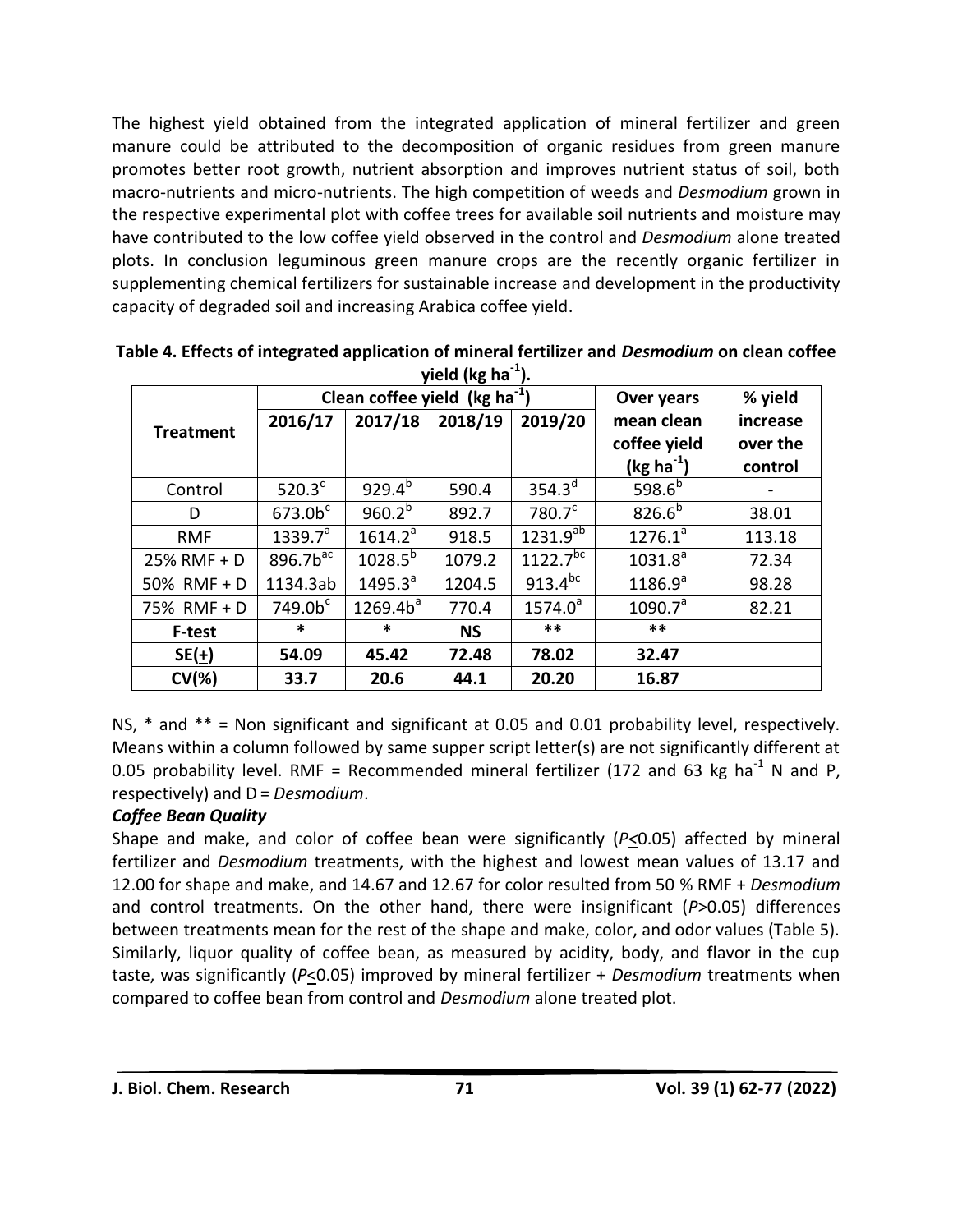| <b>Treatment</b> | Row quality (40%)  |                    |                | Liquor quality (60%) |                   |                   |  |
|------------------|--------------------|--------------------|----------------|----------------------|-------------------|-------------------|--|
|                  | Shape and          | Color              | Odor           | acidity              | <b>Body</b>       | <b>Flavor</b>     |  |
|                  | make               |                    |                |                      |                   |                   |  |
| Control          | 12.00 <sup>c</sup> | 12.67 <sup>c</sup> | 10.00          | 4.17 <sup>c</sup>    | 7.00 <sup>c</sup> | $6.83^{b}$        |  |
| D                | $13.00^{b}$        | 13.00 <sup>b</sup> | 10.00          | 4.17 <sup>c</sup>    | 6.83 <sup>c</sup> | $6.71^{b}$        |  |
| <b>RMF</b>       | $13.00^{b}$        | $13.00^{b}$        | 10.00          | $4.33^{b}$           | 7.50 <sup>b</sup> | 7.33 <sup>a</sup> |  |
| 25% RMF + D      | 13.00 <sup>b</sup> | $13.00^{b}$        | 10.00          | $4.33^{b}$           | 7.50 <sup>b</sup> | 7.33 <sup>a</sup> |  |
| 50% RMF + D      | $13.17^{a}$        | 14.67 <sup>a</sup> | 10.00          | 4.50 <sup>a</sup>    | 8.00 <sup>a</sup> | 7.50 <sup>a</sup> |  |
| 75% RMF + D      | $13.00^{b}$        | 14.00 <sup>a</sup> | 10.00          | $4.33^{b}$           | 7.50 <sup>b</sup> | 7.33 <sup>a</sup> |  |
| F test           | $\ast$             | $\ast$             | <b>NS</b>      | $\ast$               | $\ast$            | $\ast$            |  |
| CV (%)           | 0.9                | 1.69               | $\blacksquare$ | 14.70                | 5.75              | 4.01              |  |

**Table 5. Effect of integrated application of mineral fertilizer and** *Desmodium* **on raw and cup quality of coffee beans.**

NS and \* \* = Non significant and significant at 0.05 probability level, respectively. Means within a column followed by same supper script letter(s) are not significantly different at 0.05 probability level. RMF = Recommended mineral fertilizer (172 and 63 kg ha<sup>-1</sup> N and P, respectively) and D = *Desmodium*.



**Figure 2. Impact of a combined application of mineral fertilizer and** *Desmodium* **on raw total (a), cup total (b), and overall coffee bean quality (c). Bars capped with the same letter are not significantly different at** *P* **= 0.01 probability level. C = Control, D =** *Desmodium* **and RMF = Recommended rate of mineral fertilizer (172 and 63 kg ha-1 N and P, respectively).**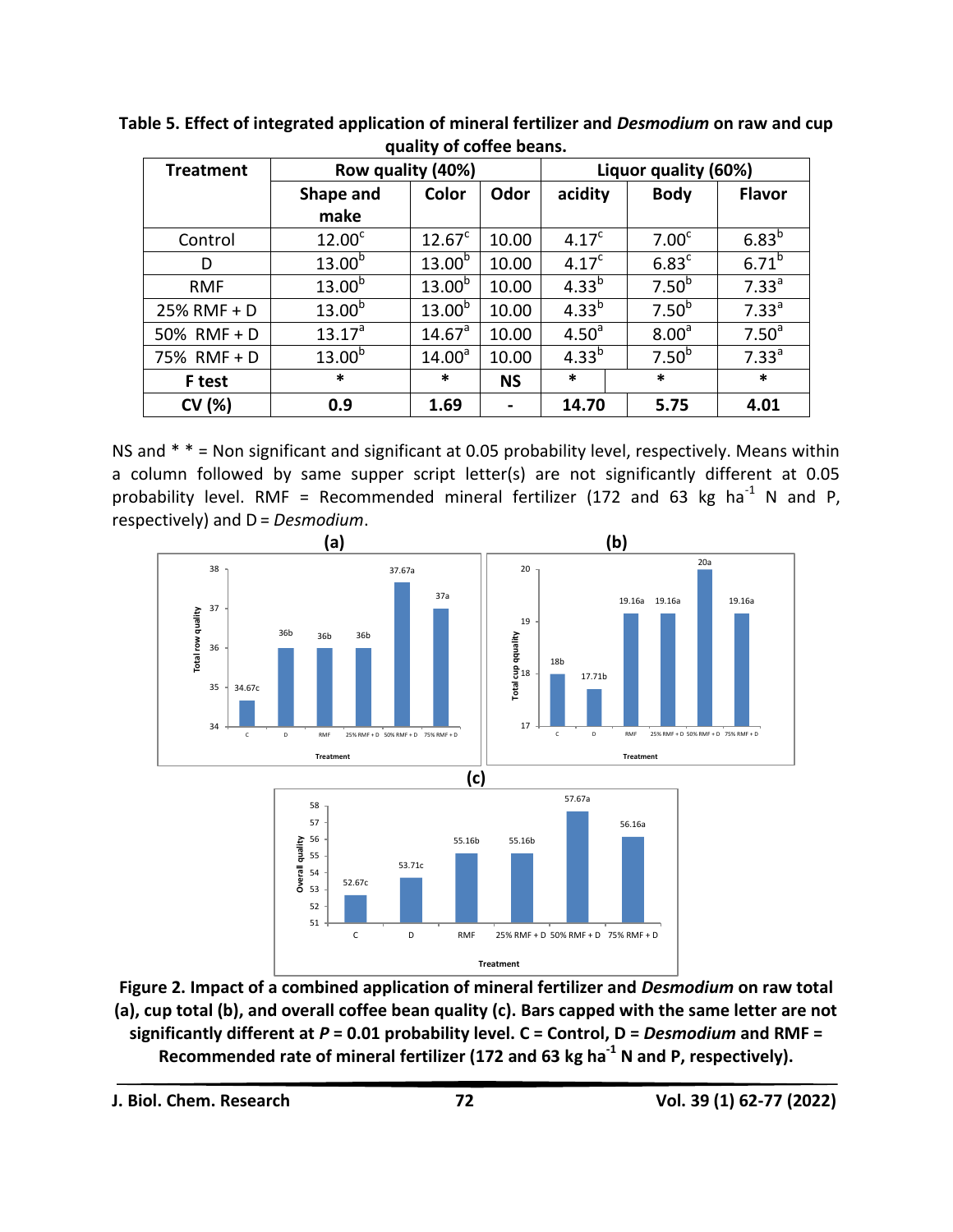Accordingly, the highest and lowest mean values of liquor quality were recorded from plots treated with 50 % RMF + *Desmodium* and *Desmodium* only plot (Table 5); indicating that the intenerated use of *Desmodium* and mineral fertilizer in coffee farms improve the cup quality of coffee beans.

Total row and total cup quality were significantly (*P<*0.05) affected by integrated application of mineral fertilizer and *Desmodium* treatments, with the highest values of 37.67, and 20 recorded for plots treated with 50 % RMF + *Desmodium*. The lowest values, on the other hand, were found in the control and *Desmodium* only treated plots (Figure 2a and b). However, the treatments had a significant (*P*<0.05) effect on overall coffee quality, which followed the order 50 % RMF + *Desmodium* > 75 % RMF + *Desmodium* > RMF = 25 % RMF + *Desmodium* > *Desmodium* > control (Figure 2c). Significantly, the control and *Desmodium* only treated plots had the lowest overall coffee bean quality (Figure 2c). In general, the results showed that integrated application of mineral fertilizer and *Desmodium* significantly improved the quality of coffee beans, as measured by raw characters and liquor tastes, when compared to coffee beans from control and *Desmodium* only treated plots.

# *Weed Biomass and Weed Control Efficiency*

The combined application of mineral fertilizer and *Desmodium* treatments had a significant (*P*<0.01) effect on weed biomass. Plots treated with RMF registered significantly the highest weed dry biomass weights of 2667.0 and 2555.6 kg ha<sup>-1</sup>, respectively (Figure 3a). This could be attributed to the available open space in plots promot luxurious weed growth, resulting in higher weed infestation and weed dry biomass weight. In contrast, *Desmodium* treated plots alone or in combination with inorganic fertilizer had lower weed biomass than the control and plot treated with mineral fertilizer alone (Figure 3a). The lower weed biomass observed in the *Desmodium*-treated plot could be attributed to the fact that this cover crop provides good ground cover, which has a smothering effect on weed growth and development by depriving radiant energy the target weeds in the respective experimental plot. Besides, computation for available environmental resources such as soil moisture and nutrient by *Desmodium* cover crop may have also contributed to the low weed biomass observed in *Desmodium* alone treated plots (Taye *et al*., 2008).

Similarly, application of mineral fertilizer and *Desmodium* treatments had a significant (*P*<0.01) impact on weed control efficiency. As a result, plots treated with 50 % RMF + *Desmodium*, 25 % RMF + *Desmodium*, and *Desmodium* alone had the highest and non-significant (*P*>0.05) weed control efficiency of 88.72, 86.67, and 83.55 %, respectively (Figure 3b). In contrast, plots treated with control and RMF had the lowest weed control efficiency of 0 and -12.74 %, respectively (Figure 3b). The highest weed control efficiency in *Desmodium* alone and combination of RMF + *Desmodium* treated plots could be attributed to good ground cover by the green manure cover crop, which deprives radiant energy for growth and development of the target grassy and broad-leaved weeds and thus resulted in lower weed density and dry weight, as well as improved weed control efficiency in the coffee farm.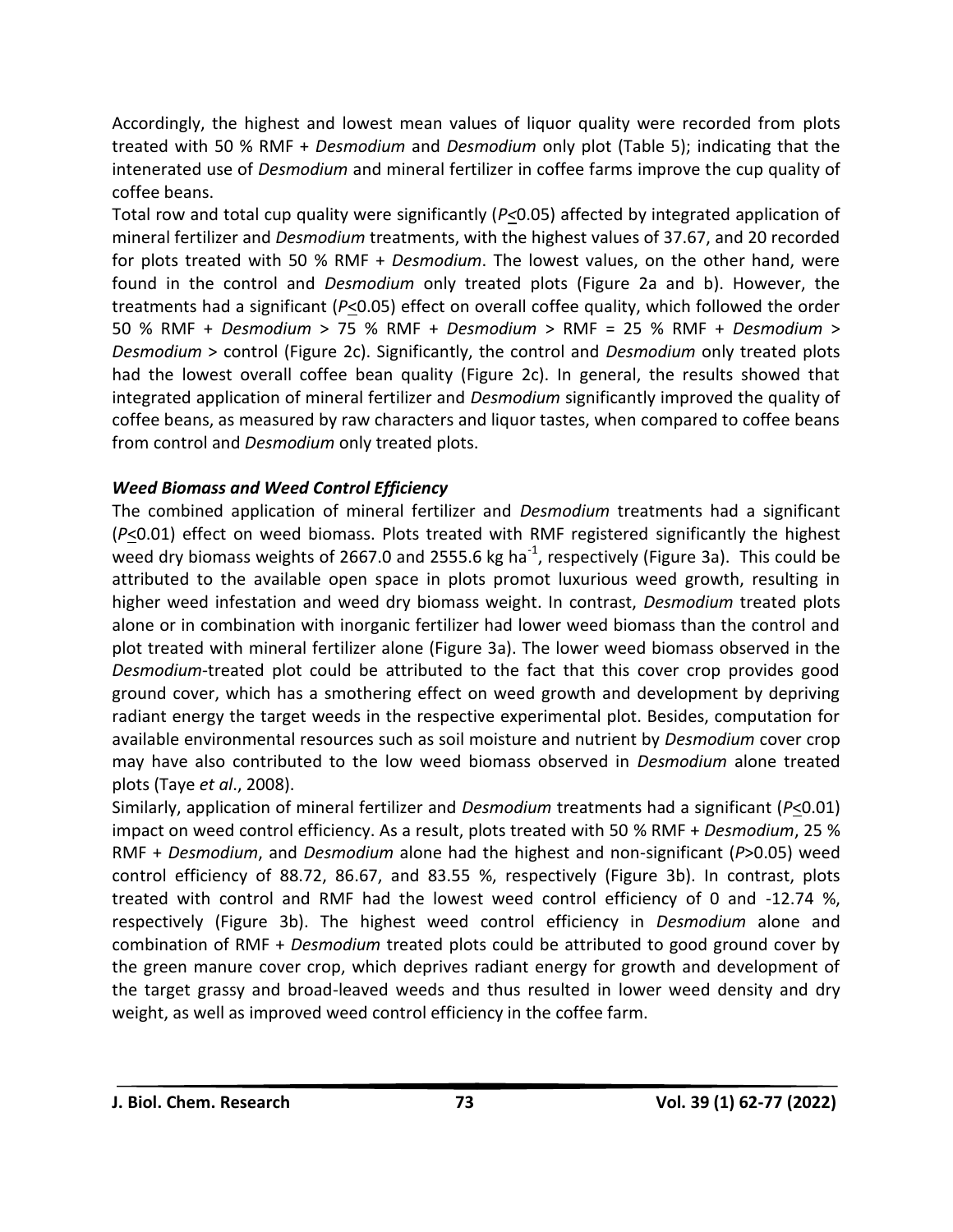

**Figure 3. Effects of a combined application of mineral fertilizer and** *Desmodium* **on weed dry biomass weight (kg ha-1 ) (a) and weed control efficiency (%) (b). Bars capped with same letter are not significantly different at P = 0.01 probability level. C = Control, D =** *Desmodium* **and RMF = Recommended rate of mineral fertilizer (172 and 63 kg ha-1 N and P, respectively).**

| Table 6. Partial budget and dominance analysis for the effect of combined use of <i>Desmodium</i> |
|---------------------------------------------------------------------------------------------------|
| and mineral fertilizer on coffee yield.                                                           |

|                         | <b>Unadjust</b>         | Adjuste                |                                        | Variable cost (Birr ha <sup>-1</sup> ) |                                      |                                  |                                                   |                      | Value               |                           |
|-------------------------|-------------------------|------------------------|----------------------------------------|----------------------------------------|--------------------------------------|----------------------------------|---------------------------------------------------|----------------------|---------------------|---------------------------|
| <b>Treatment</b>        | ed yield<br>$(kg ha-1)$ | d yield<br>$(kg ha-1)$ | Gross<br>benefit<br>(Birr ha $^{-1}$ ) | <b>Fertilizer</b>                      | <b>Fertilizer</b><br>applicati<br>on | <b>Total</b><br>variable<br>cost | <b>Net</b><br>benefit<br>(Birr ha <sup>-1</sup> ) | <b>MRR</b><br>$(\%)$ | to<br>cost<br>ratio | Cost<br>dom<br>inan<br>ce |
| Control                 | 598.6                   | 538.7                  | 35015.5                                | 0                                      | 0                                    | 0                                | 35015.5                                           | 0                    |                     |                           |
| <b>RMF</b>              | 1276.1                  | 1148.5                 | 74652.5                                | 9931.1                                 | 2777.5                               | 12708.6                          | 61943.9                                           | 241.9                | 4.87                | ND.                       |
| Desmodium               | 826.6                   | 743.9                  | 48353.5                                | 0                                      | 0                                    | $\Omega$                         | 48353.5                                           | 0                    |                     |                           |
| <b>25% RMF</b><br>$+ D$ | 1031.8                  | 928.6                  | 60359.0                                | 2482.8                                 | 694.4                                | 3177.2                           | 57181.8                                           | 277.9                | 17.99               | D                         |
| 50% RMF<br>$+ D$        | 1186.9                  | 1068.2                 | 69422.0                                | 4965.6                                 | 1388.8                               | 6354.4                           | 63067.6                                           | 185.3                | 9.98                | <b>ND</b>                 |
| 75% RMF<br>$+ D$        | 1090.7                  | 981.6                  | 63804.0                                | 7448.4                                 | 2083.2                               | 9531.6                           | 54272.4                                           |                      | 5.69                | D                         |

32.00 Ethiopian Birr (EtB) = 1.00 US Dollar. Field prices of clean coffee bean, TSP and urea valued with respective prices of 65.00, 13.50 and 12.68 ETB  $kg^{-1}$ . RMF = Recommended mineral fertilizer (172 and 63 kg ha<sup>-1</sup> N and P, respectively). ND = Non-dominated and D = Dominated.

# **CONCLUSIONS AND RECOMMENDATION**

Integrated nutrient management for crop production requires quantitative information on all nutrient sources be made available. Inorganic fertilizer is the immediate source of soil nutrient for crop, while organic fertilizers maintains soil health, improves soil nutrient exchange and it mineralized within only a few cropping seasons to obtain a sustainable and stable increase in crop yield and quality.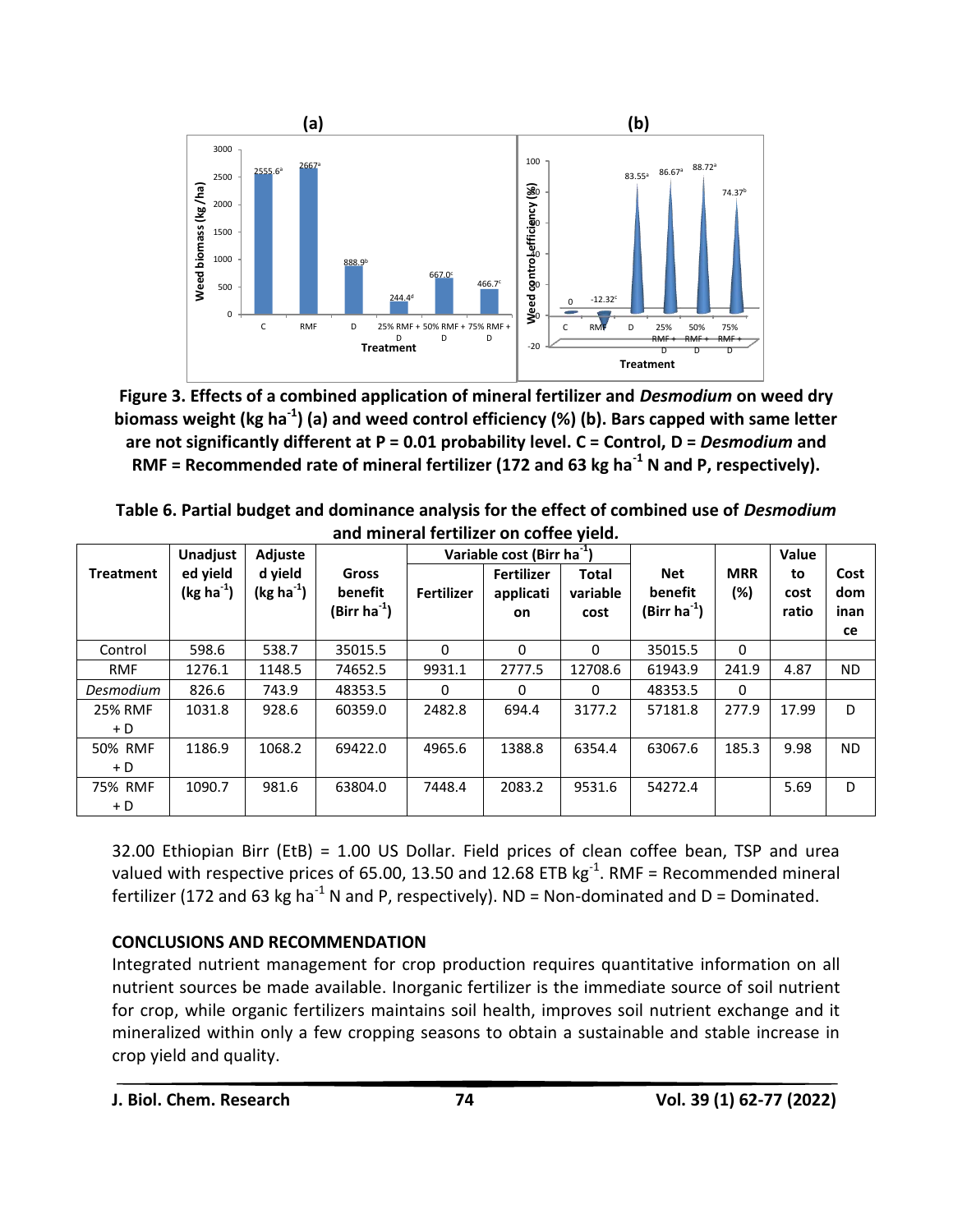To evaluate the effects of inorganic and/or organic nutrient sources on soil fertility is obviously to measure crop yields and quality over the long-term, because it takes years for the yield to consistently reflect improved soil fertility status. This presumably has been reflected on the soil chemical parameters in the current study. Laboratory analysis results of soil samples collected before commencement of the current experiment showed the soil is very acidic with pH of 4.90 and has low exchangeable Ca and Mg, organic C, total N and available P. However, soil samples collected at the completion of the study indicated that significant improvement in soil organic C, total N and available P by the combined application of mineral fertilizer and *Desmodium* to coffee orchards. The analysis of variance among the treatments also showed significant (*P*<0.05 or *P*<0.01) impact and lading performance in coffee yield and quality and weed growth. Accordingly, clean coffee yields of 1276.1 and 1186.9kg ha<sup>-1</sup> were obtained from experimental plots treated with RMF and 50 % RMF + *Desmodium*, respectively. The highest weed dry biomass weights of 2555.6 and 2667.7 kg ha<sup>-1</sup> were also observed for control and RMF, in that order. Furthermore, when compared to coffee beans from control and *Desmodium* alone treated plots, integrated application of mineral fertilizer and *Desmodium* significantly improved coffee bean quality as measured by raw characters and liquor tastes. Besides, the highest net benefit is 63067.60 and 61943.90 EthB, with marginal rates of return of 185.3 and 241.9 % and value to cost ratios of 9.98 and 4.85 EtB for every 1.00 EtB invested, respectively. In conclusion, based on the data obtained from this study combined fertilization of 50 % RMF and *Disodium* are recommended for Arabica coffee production to the study area and similar agro-ecology. Therefore, this technology should be demonstrated to farmers at a larger scale in the study areas as well as areas of similar agro ecologies to enhance production, productivity and quality coffee in the region. Furthermore, to develop an economically viable combination of mineral fertilizer, *Desmodium* and lime for sustainable Arabica coffee production in coffee producing areas of the country, additional research should be conducted at various coffee agro-ecologies of the country.

# **ACKNOWLEDGMENTS**

The authors would like to thank the Ethiopian Institute of Agricultural Research for granting the research fund for the study. We would like also to express our gratitude to Ato Nigussie Mekonnen, Ato Abrar Sahel and Ato Jafer Dawed for their unwavering support and technical assistance in quality laboratory activities.

#### **REFERENCES**

- **Abayneh Melke and Fisseha Ittana (2015).** Nutritional requirement and management of Arabica coffee (*Coffea arabica* L.) in Ethiopia: National and global perspectives. *American Journal of Experimental Agriculture,* 5(5): 400-418.
- **Abrar Sualeh and Negussie Mekonnen(2015).** Manual for Coffee Quality Laboratory ISBNo:978 999446605410-8.
- **Anteneh Netsere, Taye Kufa and Tesfaye Shimbe (2015).** Review of Arabica coffee Management Research in Ethiopia. *Journal of Biology, Agriculture and Healthcare,* 5(13):  $235 - 256$ .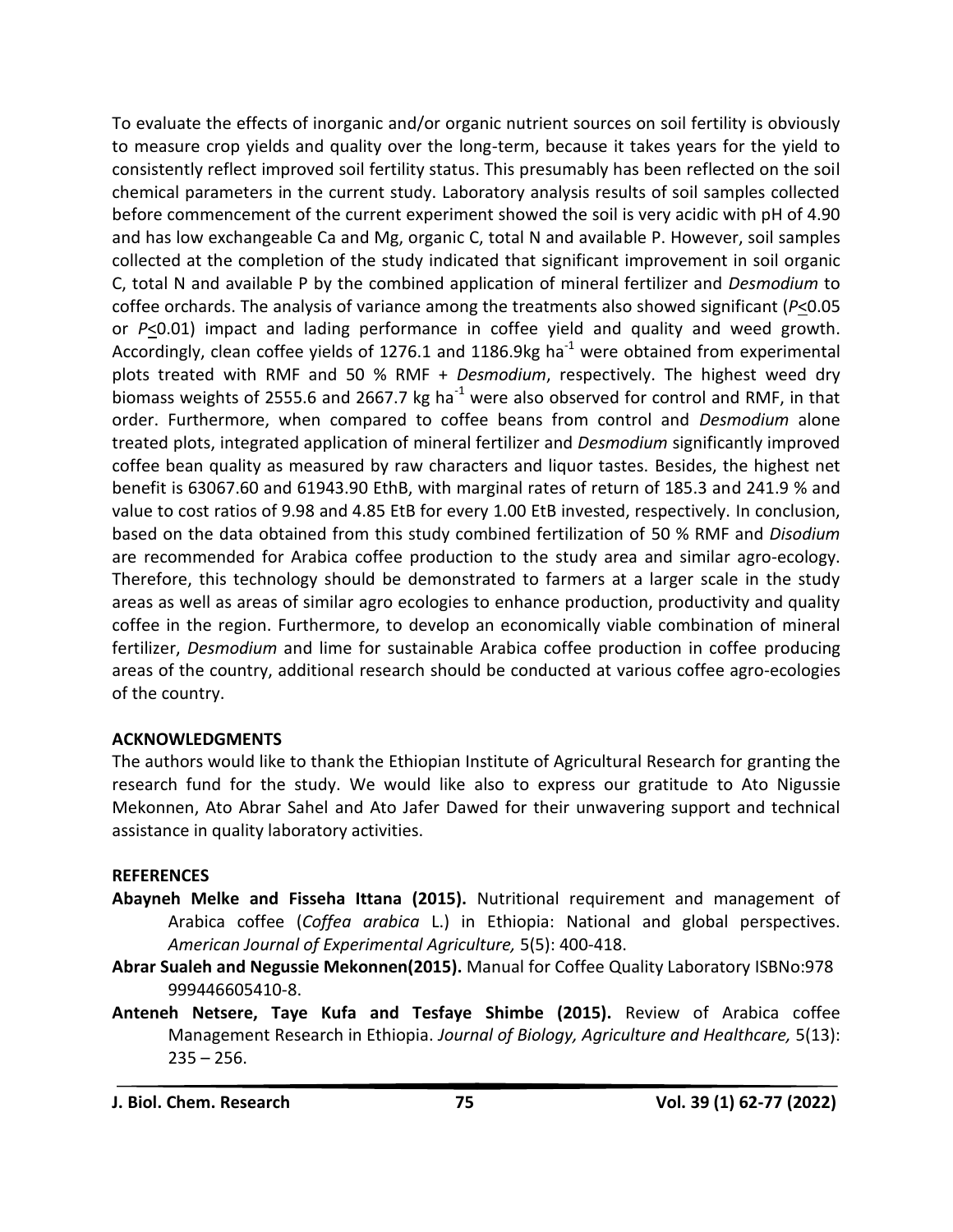- **Anteneh Netsere and Bikila Takale (2021).** Progress of soil fertility and soil health management research for Arabica coffee production in Ethiopia. *Journal of Plant*; 9(3): 70-80.
- **Behailu Weldesenbet, Abrar Sualeh, Negussie Mekonnen and Solomon Endris (2008).** Coffee processing and quality research in Ethiopia. pp. 307-328. In: Girma Adugna, Bayetta Belachew, Tesfaye Shimber, Endale Taye and Taye Kufa (eds.) coffee diversity and knowledge. Proceedings of a national workshop four decades of coffee research and development in Ethiopia, 14-17 August 2007, Addis Ababa, Ethiopia.
- **Bora, I.P., Baruah, A. and Singh, J. (2008).** Integrated use of legume green manure and inorganic fertilizer on soil health, nutrient uptake and productivity of rice (*Oryza sativa* L.) in shifting cultivation of Assam. *Indian Journal of Agricultural Research*, 42(4), pp. 260-265.
- **Brady, N.C. and R.R. Weil (2017).** Nature and Properties of Soils (15th edn.). Prentice Hall, Upper Saddle River. 1082pp.
- **Champan, H.D. (1965).** Cation exchange capacity by ammonium saturation. pp. 891-901. Methods of Soil Analysis. Agron. Part II, No. 9, *Am. Soc. Agron*. Madison, Wiscconsin, USA.
- **CIMMYT (1988).** From agronomic data to farmers recommendation. Pp. 78.
- **Day, P.R. (1965).** Particle fractionation and particle size analysis. Pp. 545-567. In: C. A. black (ed.). Methods of soil analysis, part I. *Agronomy* 9: 545-567.
- **Diriba Megersa, Behel Nekir, Mekuria Bekel, Zeyede Aregahegn and Getinet Adugna (2020).**  The effect of green manure and nitrogen fertilizer rates on yield of bread wheat (*Triticum aestvum*) in Middle Awas, Ethiopia. Proceedings of the National Conference on Natural Resources Management Research 25-26 November 2019 Addis Ababa, Ethiopia.
- **In: Temesgen Desalegen, Dejene Abera, Solomon Indris, Wondimu Tolcha and Tilahun Hordofa (eds.) 2019.** Proceedings of the Natural Resources Management Research completed Research activities Workshop. November 25-26, at EIAR-HQ, Addis Ababa, Ethiopia. Pp. 4047-141.
- **Jackson, M.L. (1958).** Soil Chemical Analysis. Englewood Clifs, N. J., Prentice Hall. 498p.
- **Kebede Dinkecha and Dereje Tsegaye (2017).** Effects of liming on physicochemical properties and nutrient availability of acidic soils in Welmera Woreda, Central Highlands of Ethiopia. *Chemistry and Materials Research* 9(9): 30–37.
- **Kimemia, J.K., J.A. Chweya and J.O. Nyabundi (2001).** Green manure application to coffee plants after establishment. I: Green manure decomposition and nitrogen mineralization. Kenya Coffee 66 (772): 3046-51.
- **Mandefero, N. (2005).** Statistical procedures for designed experiments. Ethiopian Agricultural research Organization, Addis Ababa, Ethiopia.
- **McLean, K.O. (1965).** Aluminum. pp. 978-998. Methods of Soil Analysis. Agro. No. 9. Part II. *Am. Soc. Agron*., Madison, Wisconsin, USA.
- **Patel V.J., P.N. Upadhay, J.B. Patel and B.D. Patel (2006).** Evaluation of herbicide mixtures for weed control in maize. Under middle Gujarat conditions. *The Journal of Agricultural Sciences*, 2(3).